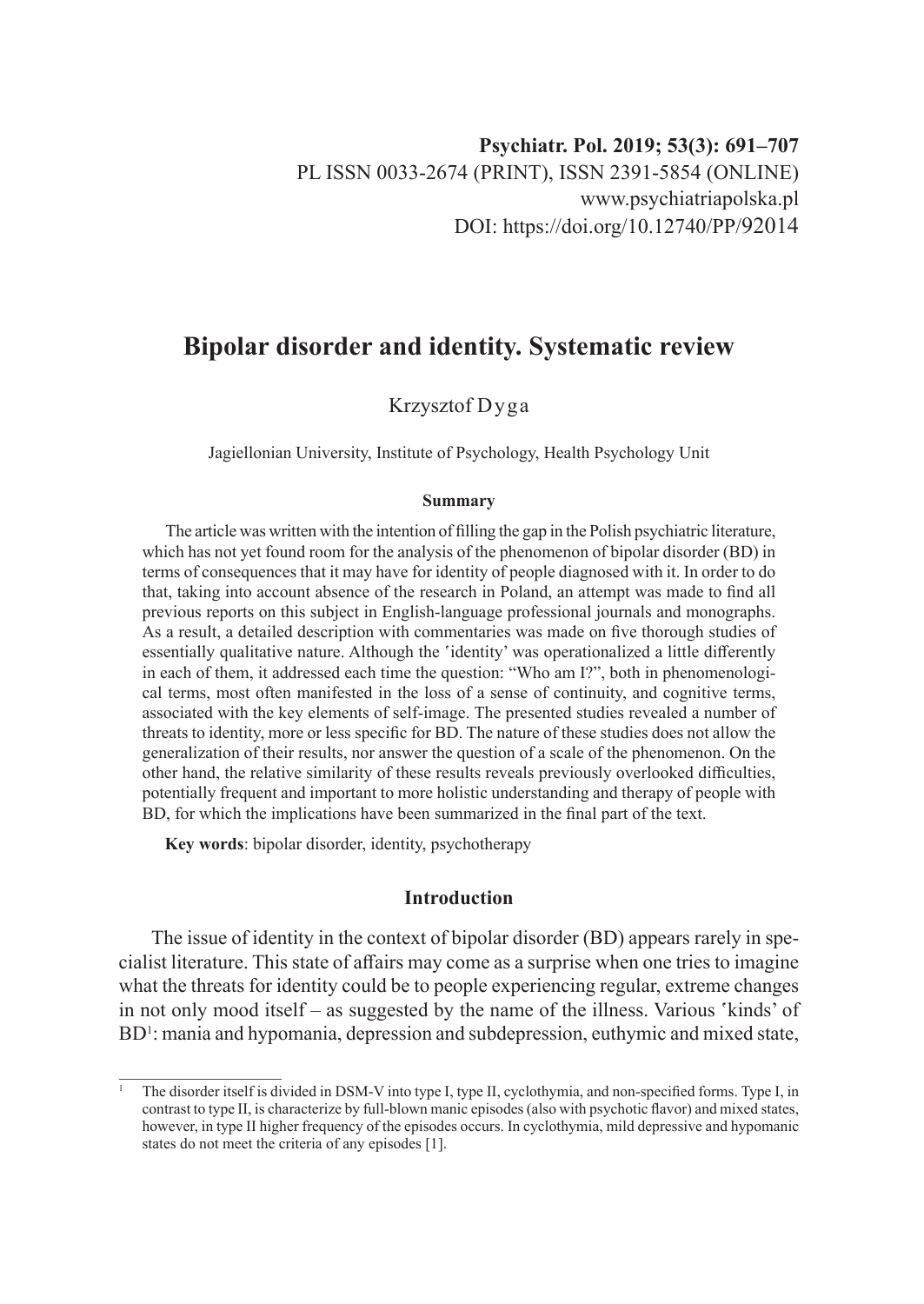and finally 'drug-induced' state are, phenomenologically, different kinds of personality – 'intensified' in mania, 'belittled' in depression, 'muted' and less volatile (i.e., less disorganized and cyclothymic; cf. [2]), but also 'neutralized' as a result of treatment. Kay Redfield Jamison, a clinical psychologist, researcher as well as patient with bipolar disorder diagnosis, asked in her autobiography – sui generis (auto)idiographic study:

"Which of my feelings are real? Which of the me's is me? The wild, impulsive, chaotic, energetic, and crazy one? Or the shy, withdrawn, desperate, suicidal, doomed, and tired one? Probably a bit of both, hopefully much that is neither"2 [3, p. 62].

It seems reasonable to suppose that such a state of affairs affects elementary sense of continuity and cohesion [4], and the most important components of self-image. If that were the case, it would expand our understanding of the BD phenomenon, so that therapeutic interventions could be also more need-adapted.

This article was written with the intention of filling the gap related to the total absence<sup>3</sup> of this important topic in Poland. In the following part, detailed discussions of the few foreign studies linking bipolar disorder with the issue of identity are included. This detail of description is due to several reasons: qualitative nature of most research, which makes them difficult to succinct description, emphasis on methodological issues, important for the proper reading of their results, and above all, the desire to show the Polish reader a full picture of the discussed phenomenon.

Although the subject of the article seems to require a clear definition of the 'identity', this task is difficult due to the large diversity of the construct in nowadays psychology. This fact is reflected in the research presented here: the first one [6] assumes actually popular definition of identity (see below), New Zealand studies [7, 8] refer to the classic theory of Erik Erikson, in the publication on loss one cannot find any definition of identity (apart from key word phrase 'social identity', which incorrectly suggest narrowing of the subject to this aspect) [9], and actually only the last report use consistently understanding or rather special kind of identity grounded in psychology [10]. Therefore, without specifying numerous conceptualizations of the discussed construct, one can propose their brief synthesis in the shape of divisions often found in the literature: on subjective one, i.e., based on the experience of being oneself, manifesting itself in different 'senses' (most often of separateness, continuity, coherence) and the objective one, constituting an 'extract from the self-concept' [11], as well as personal and social one (i.e., comprises important roles played by the individual among others). Such atheoretical syntheses (detailed discussion in: [12]) have their own tradition in Poland [13, 14], are postulated as a way to integrate different approaches [15], and appear implicitly in most of the studies described in this article.

<sup>2</sup> The author's history shows that effective treatment (with relatively low doses of lithium carbonate) cancels to some extent this kind of dramatic doubts. However, as it results from the part of the research discussed below, this is not a typical course of struggle with the illness and pharmacotherapy.

Except for the chapter from the monograph on qualitative methodology containing mainly the 'internet' study [5].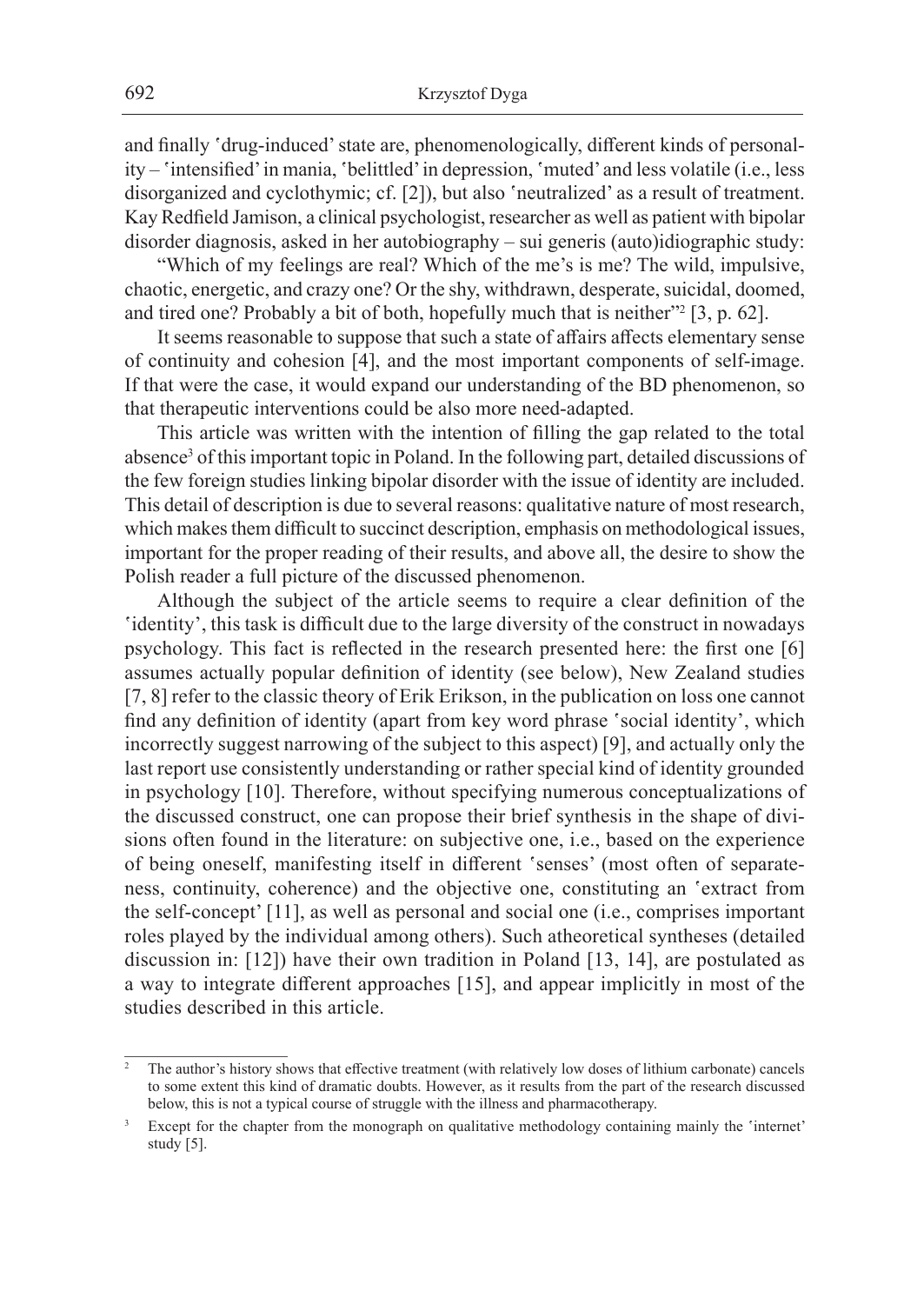#### **1. Challenges to identity in BD**

The first work directly related to the discussed topic was found in a doctoral thesis by Jennifer Ruth Chapman from the University of Texas, available on the Internet, but not published yet [6]. The starting point of the dissertation was the desire to characterize the most important processes faced by BD patients, factors affecting their reactions and the meaning they attribute to their experiences. The main intention was to create a theoretical model representing the core aspects of these experiences, the one which would be also rooted in their perspective. For this purpose, the author used the grounded theory methodology in the constructivist version, using a semi-structured interview for data collection.

Twelve people (including nine women) aged 22 to 62 participated in the study. Half of the patients were diagnosed with bipolar I, and half – with bipolar II disorder. At the time of the study, everyone was in remission. Interpretation of the data led to the conclusion that challenging one's identity – which was understood simply as "a person's view of self, a collection of answers, large and small, to the question,  $\langle$ Who am I?>>" [6, p. 47] – covers wide range of situations and occurs so often and with such an intensity that it should be considered as a central aspect of the BD experience. Chapman lists several key sources of information that challenge identity in the course of this disorder: symptoms, diagnosis, medicines, and psychotherapy. This information may have an intrapersonal character and result from the observation of one's own feelings and deeds, as well as interpersonal, taking into account the perceptions and reactions of others to the behavior of an ill person.

As for symptoms – the first of the identified challenges for identity – Chapman approaches them phenomenologically, which has little in common with the list of symptoms included in the diagnostic criteria of popular classifications. She divides them into four types. The first is named 'very wide range and high intensity of emotional experience'. On the one hand, it is about the extreme intensity of both positive and negative mood and the resulting differences in the sense of agency and drive quality, characteristic of BD. As reported by one of the respondents: "It seemed like, for a long time, it was like either things were overwhelming, I couldn't do anything, I was powerless, or I was like the opposite. You know, I could handle anything, it was wonderful, I could do anything. And I can't remember any times for several years when it wasn't one way or the other" [6, p. 55]. On the other hand, these symptoms include the aforementioned impossibility to predict what one will want and what could happen in the near future. Other symptoms challenging BD patients' identity are: being out of control, 'actions or behaviors that are  $\langle \text{not like me} \rangle^4$ ' and not being able to do things one used to do.

Diagnosis is the challenge to identity because it imposes new glasses on the vision of oneself at the present time and also on past and future. It adds bipolarity to the self-

This expression implies that you are usually yourself and you know who you are – which actually is not so obvious.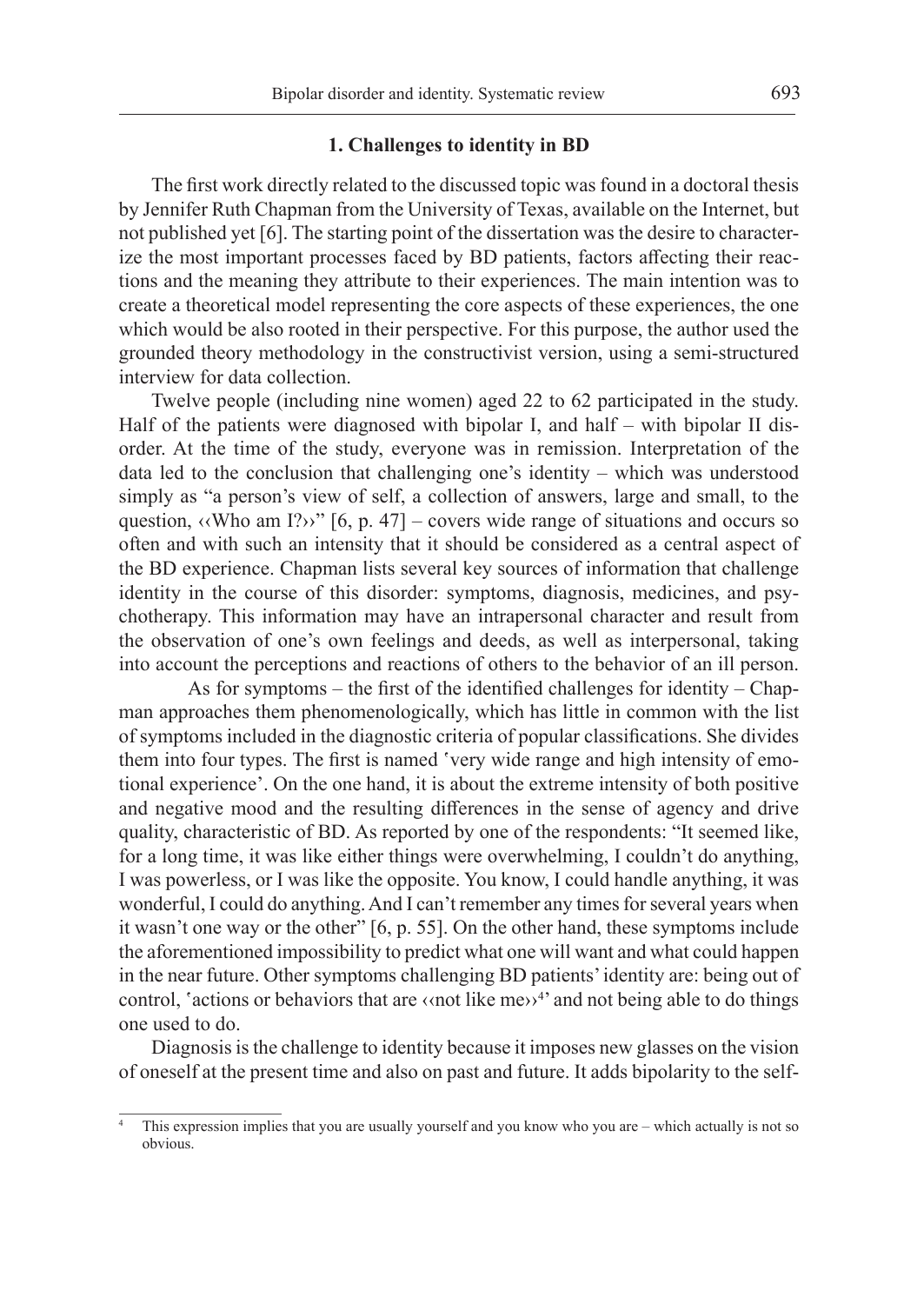image. Past behaviors that were so far considered as 'my own' can be reinterpreted as 'sick' at the time of BD diagnosis. The individual is considered to be mentally ill, which often involves self-stigmatization and, actual or anticipated, social stigmatization. One feels different, misunderstood, no longer equal to his/her healthy friends. However, not all the respondents agreed with this type of diagnosis, believing that BD is not suitable for them.

Psychotropic medications are the threats to identity in double manner. First of all: by the very obligation to eat them. Many of the subjects suffered from the awareness of permanent dependence on drugs. Secondly, for some, drugs 'change' or even 'take away' personality. Such people, seeing emotional and behavioral changes, ask: "Is this the real me? Or is this just me on drugs?" However, there were also participants who might say that they are finally themselves thanks to medications.

Psychotherapy is quite a paradoxical challenge to identity. Some respondents, confirming its positive effects, had problems with adopting a new vision of themselves, because it involved rejection of long-established, deep-rooted views about themselves<sup>5.</sup>

All listed challenges take a different form depending on the patient's phase of life. Responding to challenges to identity is not a structured, linear sequence of stages that have a tangible end. It is rather a repeated pattern of processes that can take place in many different ways. Challenging one's (objective) identity may be a source of severe discomfort and stress, and impaired subjective sense of coherence and, by extension, sense of predictability has a negative impact on both personal and social identity of a person.

An additional result of the Chapman's study is the recognition of two basic ways of responding to information that is contrary to the way people perceive themselves so far. The first one implies pushing all data contrary to former identity beyond the consciousness. In this case, potentially threatening feedback will not cause any changes. As a result, the individual must constantly face the same information, constantly repeating their efforts to ward them off. The second way is to allow these information to enter the self and make changes in its structure. It involves the reorganization of the identity. The author considers the first way as non-developmental. Constant struggle with threatening information takes away the energy needed to cope with life, it also creates a false, somehow outdated, self-image. According to Chapman, in people with BD the second strategy is more and more frequent over time. In the restructuring process, an important role is played by getting to know the 'middle self', which sometimes involves unprecedented state out of mania and depression extremes, coping with the consequences of the illness, such as hurting others and all kinds of loss, answering the question "when am I actually myself?", and the recognition of things that can or cannot be controlled (one of the respondents' meaningful statement: "I think you can influence it. I don't think you can control it" [6, p. 105]). A successful restructuring

It would be an exemplification and, at the same time, confirmation of the supremacy of a self-verification motive over a self-enhancement motive, which was postulated by Swann [16].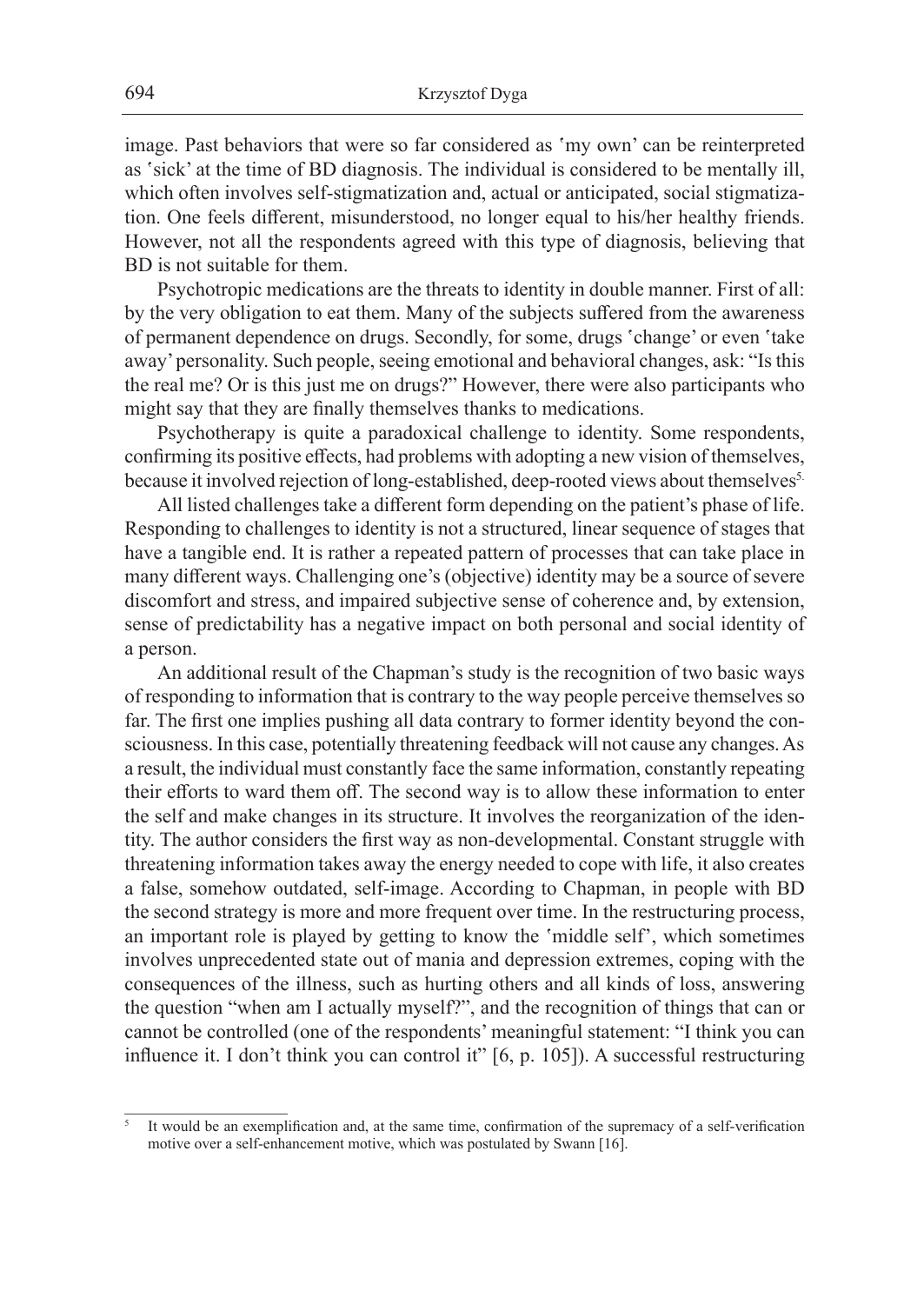process makes possible to get on with life. It seems that Chapman at this point adopts an arbitrary interpretation of the described strategies, according to which the first is unequivocally the 'worse' one. It would be reasonable, however, to delve into the reasons behind such a solution. After all, there is a big difference between using primitive defense mechanism of denial ("nothing is wrong with me, I do not need treatment") and disagreement with binding identity to the diagnostic label, which could result in the aforementioned self-stigmatization and social identity of the patient ("The fact that I happen to be ill does not mean that bipolarity is an essential aspect of my self-view or something that constitutes me").

Inductance of grounded theory, which is particularly emphasized, suggests lack of preconceptualization that traditionally developed theories contain. It seems, however, that such a demand is more ideal than real, which can be illustrated by this study. The very choice of the method had to be the expression of the author's conviction that the subjects' experiences would be repeated and the results would be coherent enough to create a theory explaining the whole of the internal functioning of people diagnosed with BD. Moreover, one can treat with some reserve the very choice of these and not other problematic spheres on the basis of which future questions were constructed: interviewer's 'map' contained paragraphs that were more or less related to the broadly defined identity, which could violate the respondents' freedom of expression. In addition, unfortunately, there were no place to specify the process of 'directing' the respondents to the author, but one may have doubts whether they take part in the study voluntarily or maybe it was suggested to them by authority figures: therapists and doctors who mediated in the recruitment.

#### **2. Identity development in the face of the illness**

A New Zealand team of scientists under Maree L. Inder's direction conducted qualitative research focused on the impact of bipolar disorder on psychosocial development, and especially on the development of the sense of self and identity [7]. Self is understood here as a cognitive and social structure whose development and integration leads to the development of identity, a structure that allows interaction with the world (social aspect), giving a sense of continuity and agency with the ability to perform specific roles and providing self-defining representations (subjective and objective dimensions of personal identity respectively). The authors note that the onset of the illness often falls within the period of late adolescence, when – according to the classic theory of Erikson – the basic developmental task is to create a consolidated self-identity.

The study was part of a larger, randomized and controlled trial comparing specialist supportive care with interpersonal social rhythm therapy. The study included patients diagnosed with BD aged 15–35. There were two phases of recruitment to the study. At the beginning, 6 out of 36 patients who completed the first three psychotherapy sessions were randomly selected. The therapist was looking for information on the consequences of BD, asking series of questions about the following areas: sense of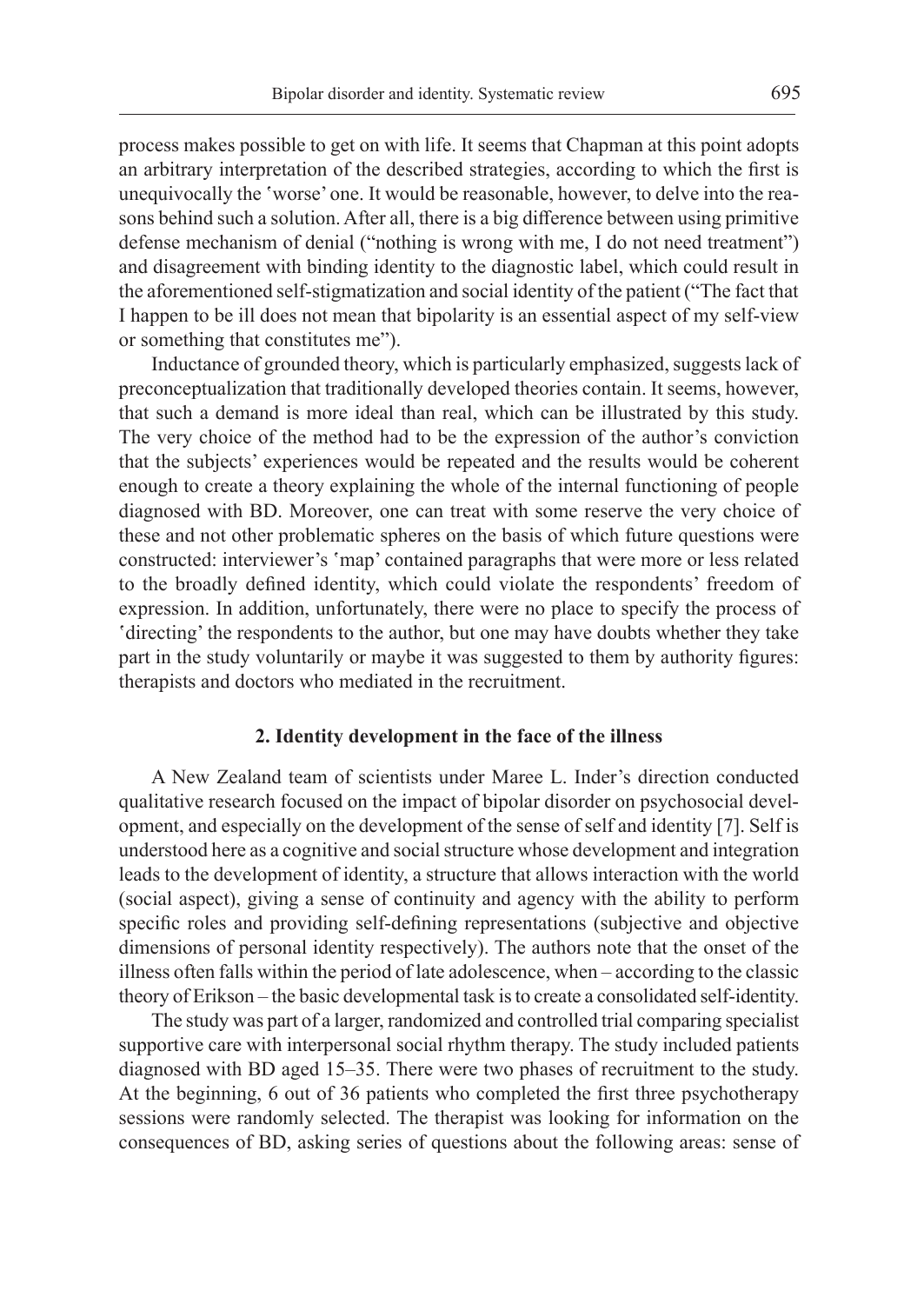self, BD picture, experiences of BD, and the impact of BD on the development of the sense of self. At the end of each session, therapists completed the coding sheets noting down issues related to self and identity. Using thematic analysis, the authors isolated four themes abounding in threads related to the above-mentioned topics from transcriptions of nearly 50 sessions of 15 patients with Bipolar I diagnosis: effects on relationships, others' definitions of self, disruptions (in patients' life caused by the illness), and – last but not least – problems in the development of a sense of self. The last theme contains four sub-themes illustrating the basic areas of difficulty: confusion, contradiction, self doubt, and self-acceptance.

The first component refers to *sui generis* meta-reflection on one's own cognitive and behavioral functioning, i.e., to reflection abstracting from the current state and taking into account all kinds of situations in which the illness 'places' individuals suffering from it. The key element defining the self turned out to be, what should not be surprising, the mood. The patients admitted that the mood rules their lives, causes abrupt changes in behavior and thinking; they distinguish between 'normal', 'up' and 'down' selves. Such a diversity of experiencing oneself caused in fact a sense of 'confusion' about who an individual is. One of the participants of the study described the struggle between his personality and mood: "Like I actually don't know who I am. There's a few kinds of core things, but it's almost like my personality was grappling with my mood" [7, p. 128]. Other respondents' statements revealed problems with selfseparation from illness, associated with doubts about whether or not some of their past behavior was actually manic. Others, however, included various aspects of the illness in the self-image and considered them to be part of their personality, so they did not talk about themselves as depressives but only as having a depressive trait.

'Contradictions' are the result of going through different moods and opposing experiences. The authors note that the development of the sense of identity often occurs in the context of a specific affective aura. And so, one of the patients said that his identity was formed when he was depressed. Another admitted that the strong impression of who he really is appears during mania only. However, there are also those who spoke out directly about many personalities in themselves and about the sense of absurdity that goes with it<sup>6</sup>. As you can see, mood and behavioral changes form an experience of the self that takes on an affect-dependent shape, making it temporary by nature. It result in that contradiction in sense of the self which is difficult to overcome and which is tantamount to unstable identity.

The lack of a stable sense of self leads to 'self doubt', which is understood here as a kind of loss of self, manifested in a sense of non-substantiality, difficulties in selfdifferentiation, lack of knowledge about who one want to be and what to do, and in the struggle against negative self-beliefs. Some patients talked about not recognizing themselves, others about excessive susceptibility to external circumstances (merging with a given environment), others described themselves as reed in the wind. Many

These 'personalities' seem to indicate extreme positions on the dimensions of traits such as extraversion.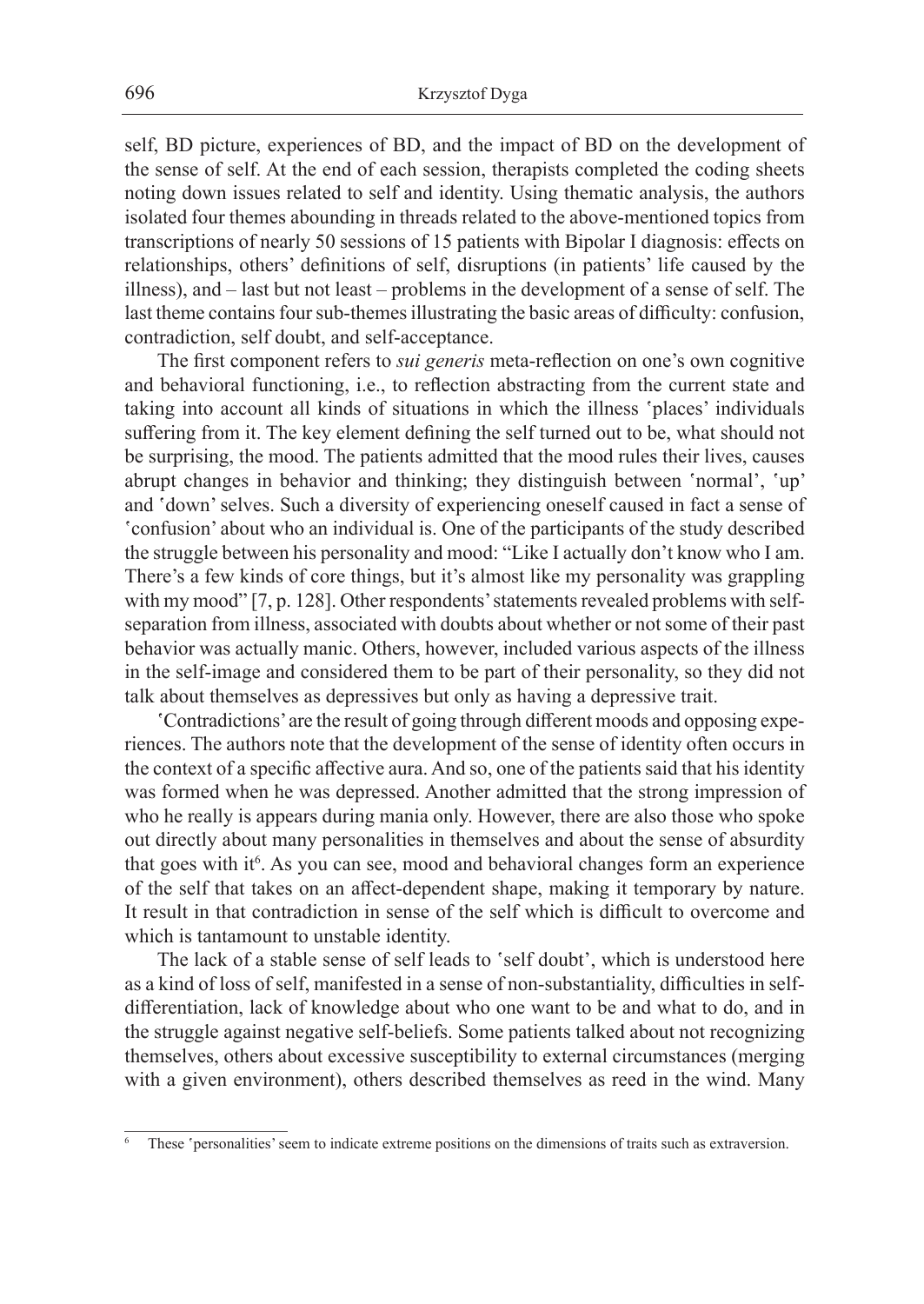talked about the inability to come to terms with some aspects of themselves, and even about self-hatred and a sense of failure.

After all, 'Self-acceptance', involving the development of a more consolidated sense of self, is possible, thanks to the acceptance of the illness or, in other words, thanks to the integration of various aspects of experience and various aspects of the self. This is reflected in the words of one participant: "All the experiences I had were deeply felt by me and very difficult during their lifetime; I do not pretend it was different or they did not take place, because if it was, I would not be where I am – it's just something Istemmed from. Every experience is a piece of me, good or bad; I remember them and I know that they happened, but I cannot do anything about it. I moved on, but I took them with me – and that makes me stronger" [7, p. 130].

Acceptance of bipolarity therefore facilitates a more integrated sense of self. However, for this to happen, longer periods of stable mood are necessary, as the authors claim.

The study's conclusions are consistent with the predictions. BD affects the construction of a sense of self and identity in a number of ways. Many of the participants could not identify their 'real self', they had a sense of not being the same throughout time, they could not integrate different aspects of themselves, and as a result their self was underdeveloped. The participants also complained about the lack of a sense of cohesion, continuity and constancy. They also described lack of control and autonomy as well as feelings of shame. According to the authors, all of it adds up to identity diffusion described by Erikson.

Another study by Inder et al. [8] focused on the role that BD plays in the identities of the participants. The authors assumed that although any chronic disease leaves its mark on identity, BD is special in this respect. Not only the diagnosis itself, but also the experience of different moods causing confusion and contradictory expectations leads to self-doubt and questioning one's identity. Two case studies illustrated the process which through the impact of BD on self and identity leads to a change in the latter. The study used procedures similar to those of the previous study, based on data from recorded sessions of psychotherapy. Due to similar methodology and overlapping research results, a more thorough discussion of it seems to be unnecessary.

The reflection on the results should take into account the fact that New Zealand researchers seemed to be sure what results they will obtain at the outset – it resulted from a simple juxtaposition of Erikson's theory implications with the symptoms of the illness and time of their occurrence. Doubts are also raised by the fact that clinicians staying in the therapeutic relationship with the participants were those who asked the questions – instead of relatively neutral researchers; these questions in turn were related to identity-related areas identified by those clinicians, which could be additionally suggestive, and consequently the answers would be partly artifacts.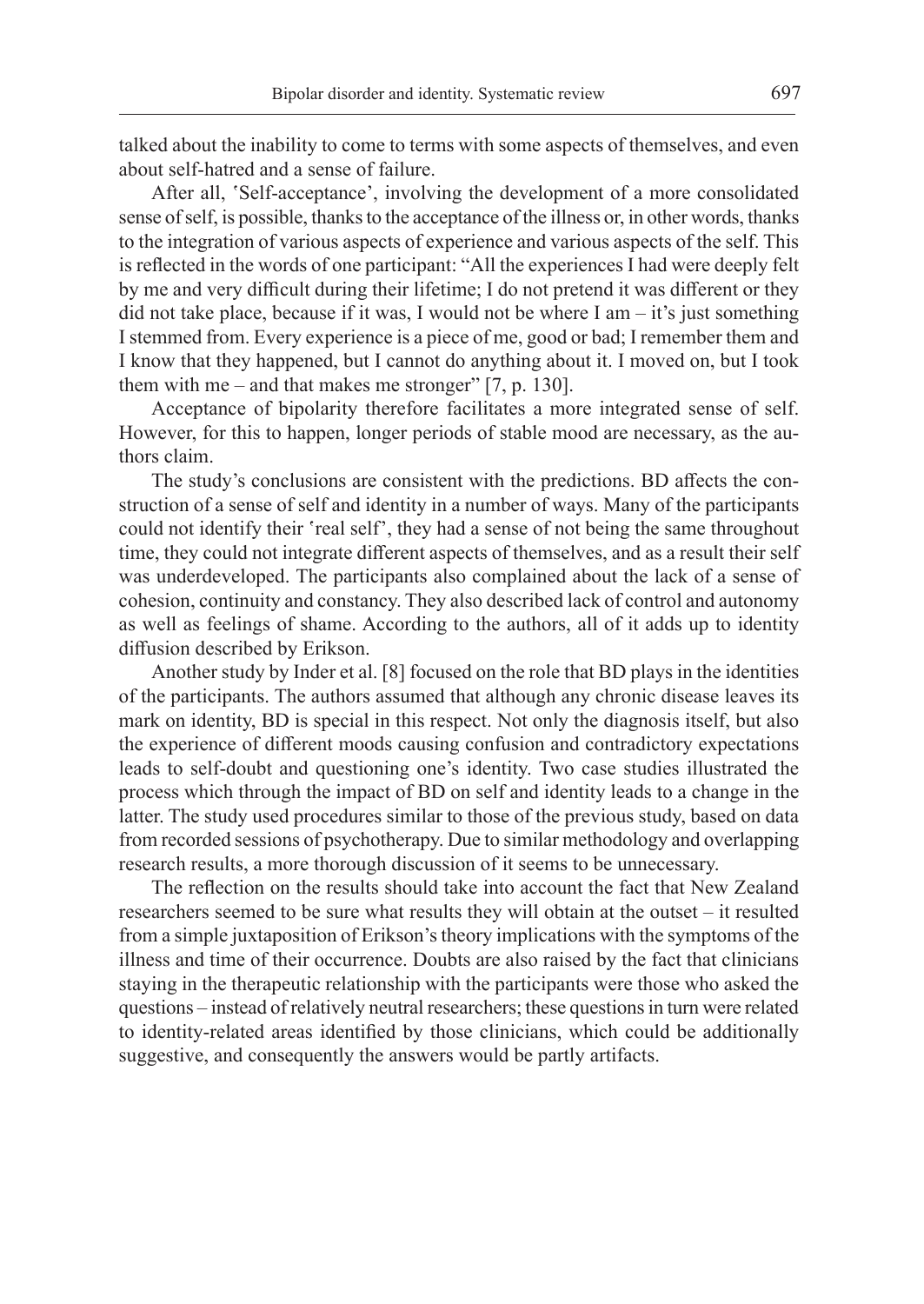### **3. Loss as a consequence of the illness and renegotiation of identity**

The starting point for the research of Maria E. Fernandez et al. [9] was the observation that people with a diagnosis of BD experience not only significant changes in mood but also many losses. They are associated with such factors as repeated hospitalizations, feelings of failure and hopelessness, social stigmatization, underemployment or loss of independence. Aside from identification of various types of loss, the authors were also interested in the experience of coping with them and the relationship of loss with identity and recovery.

Participants in the study were women diagnosed with BD, remaining in treatment and being able to provide informed consent (which in practice comes down to being in remission), recruited through ads in local mental health organizations, private psychologists offices, local newspapers and radio, as well as BD support groups (snowball method was also used). The collection of data was simultaneous with its analysis, therefore the recruitment was completed upon obtaining the so-called theoretical saturation. The gender of the subjects was not predetermined, but due to the fact that only one man came forward to the project, a decision was made to include 10 women aged 29–68 years, seven of whom had a diagnosis of BD I, two of BD II, and one of cyclothymia. 6 women had a university degree. Only one had full-time job, the other 9 divided equally into unemployed, part-time workers and retired. A semi-structured interview was used to collect data, based on questions from the questionnaire used to measure various types of loss (roles, daily activities, relationships, self, future), but extended to issues of coping, recovery, emotions and positive experiences. The constant comparative method was used in order to analyze the material, which allows to discover connections and differences between individual cases, and at the same time enables categories to be formed.

It turned out that the dominant thread emerging from the data are changes in identity of participants: identity bound by the diagnostic label, multidimensional effects of the bipolar identity and strategies for renegotiation of identity.

The first category was divided into two subcategories: 'adopting the patient identity' and 'independent patient'. The former implies that being ill is a central point of identity. At first, the authors seem to accentuate the positive functions of such an 'engulfment' (in the literature this term is rather negative, see e.g., [17]) for the patients: aiding their understanding of who they were following diagnosis and determining direction for their treatment and their role in the treatment process (which undoubtedly facilitates medication adherence), as well as establishing credibility as a person with BD. A little further, however, they introduce the other side of the coin: loss of power, autonomy and independence. Adoption the identity of a patient thus gives some hope related to the treatment process, but also causes a sense of helplessness and distress. A different solution is an 'independent patient', which is a kind of paradox arising from the tension between the role of the passive patient and the need for self-determination. Unfortunately, the authors limited the exemplification of this solution to the meaningful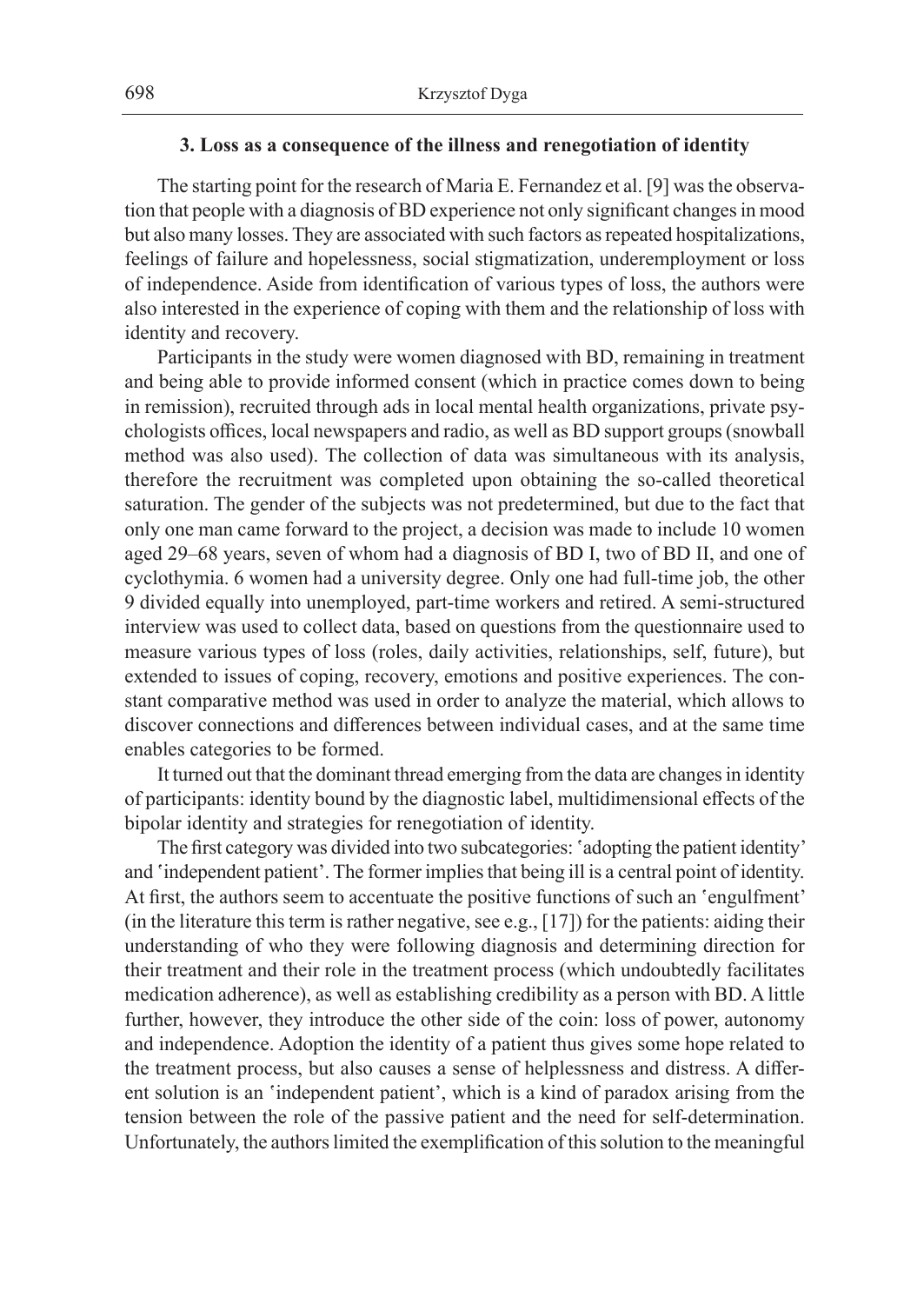but not comprehensive issue of medication adherence. Nevertheless, this very issue illustrates the patients' struggle to maintain their identity: when they do not want to take drugs because drugs took away their capacity to think properly and made them feel 'muffled'. Such an attitude may take place even in difficult circumstances, as in the case of a patient who consistently refused to 'swallow tabs' during hospitalization, knowing very well that he would be injected as a result. Although the effect was the same, this behavior allows him to maintain autonomy.

The multidimensional effects of the bipolar disorder identity are: diminished roles and relationships, 'operating on little fuel', loss of control, and the 'exciting and frightening me'. The first topic concerns the fact that BD impairs intimate relationships, which for almost half of the participants ultimately led to divorce. The loss of the partner's role was accompanied by an equally painful loss of a parental role related to the inability to perform a maternal function<sup>7</sup>. Some of the participants described the impact of BD on friendships. One woman declared willingness to meet her friends only when she was 'well', another described a typically bipolar experience: getting to know people during the 'creative' (i.e., manic) period and withdrawing during depression. For most, it was their own decision, resulting from a feeling of being 'a burden' for people around them, but two women spoke about the loved ones' lack of tolerance for their 'dark side'. Sometimes this took the form of loss of social status and credibility, which in turn resulted in being hurt and a feeling of being alienated. Some people hid the fact of being ill in order to prevent this situation.

'Operating on little fuel' means deterioration of everyday functioning, manifested, for example, by drug-induced cognitive impairment in the workplace. A recurrence of symptoms often resulted in a decision of transition from full-time to part-time employment or changing job to a less strained one. In the past, this took the shape of leaving a university (also during PhD studies) due to insufficient concentration or loss of self-confidence.

Loss of control was usually related to manic states, during which the participants behaved 'contrary to their own character', in contrast to their own morality and undertook life-threatening activities. As a consequence, they became later more 'serious' and less spontaneous. Constant self-monitoring also resulted in self-doubt, to the detriment of self-efficacy and self-esteem (which are also regarded as parts of subjective identity, cf. [14]). Some women also experienced an increased vigilance from their relatives or superiors.

Patients during depression, when they noticed changes in their personalities, that they became 'weak', 'quieter and more serious' or even felt 'insignificant', were 'frightening' for themselves. In turn, they were 'exciting' due to creativity, audacity, ecstaticity, and infinite energy accompanying mania. As a result, some subjects were reluctant to relinquish their manic experiences. However, women (maybe the same

It is worth noting that it is usually a temporary dysfunction due to hospitalization, which patients often generalize.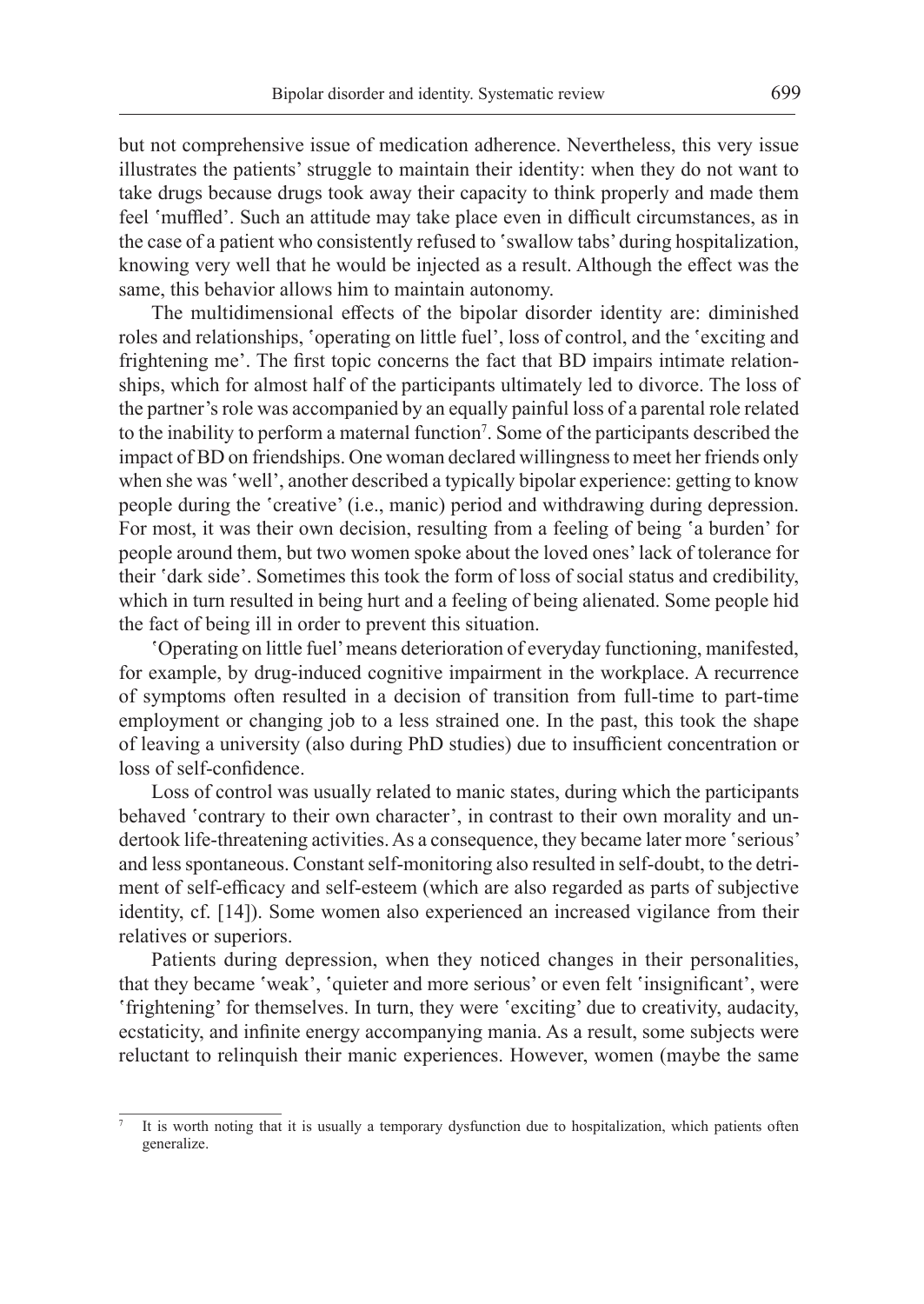ones) also noticed destructive nature of manic episodes, their psychotic and paranoid contents and the loss of reputation and morality.

'Strategies for renegotiating identity' took a four-fold form: acceptance of BD as a new reality, reclaiming control through self-help strategies, connecting and identifying with others, and redefining identity in relation to recovery. Acceptance of the illness meant approval to the fact of its existence and its chronic nature and to the fact that one cannot have full control over its course. This attitude brought 'a sense of freedom' and self-discovery. The authors, however, do not seem to notice the paradox of it, and thus do not attempt to explain it<sup>8</sup>. Hence, another strategy, consisting in taking responsibility for one's own mental state and 'managing' the disorder, is more understandable. Some of the participants gained knowledge about BD through reading, cognitive behavioral therapy, mindfulness-based therapy and self-help books. For some, it resulted in the recognition of stressors being triggers of the episodes, others used specific techniques, such as exercises or relaxation, or set limitations, cared for the sleep hygiene and adopted a 'positive attitude'. Even though it was not easy, returning to activities and interests that defined various aspects of the subjects' identities was of particular importance. The use of various self-help strategies gave them a sense of self-control and autonomy, and also restored hope and a sense of purpose in life. Bonds with others in turn provided a sense of security and reinforcement, emotional support (which is well illustrated by a friend willing to listen to the patient, and also able to understand his/her need for isolation) as well as instrumental one, such as helping in everyday activities during a crisis. The participation in support groups, which was almost common among the subjects, particularly neutralized feelings of loneliness and otherness. The exception to this rule were statements critical towards these groups expressed by two women, coming down to the impression that participation in them reinforces the sense of being ill and gives rise to discouragement. 'Redefining identity in relation to recovery' implies the development of a new identity composed of both pre-diagnostic and post-diagnostic selves, and as such it has proved to be a key aspect of the recovery. This ongoing process of negotiation resulted in increased self-acceptance. The awareness that "Bipolar is what I have, it is not who I am" (it is worth noting that this is the opposite of the above-mentioned 'engulfment') was of particular importance. Nurturing the post-diagnosis positive traits – like compassion, empathy, persistence, strength, optimism, courage, and tolerance – fostered the development of self-acceptance. Six women expressed their satisfaction with the acquired self-knowledge, and one felt good with her uniqueness.

Perhaps the most important conclusion of the research of Fernandez et al. is that the identity of people with BD is not established once and for all – it is subject to constant fluctuations of mania and depression; neither achieving it nor losing it is ultimate. Going along with the 'sick' aspects of identity, successful or not, takes place simultaneously with the maintaining of 'healthy' ones; attempts to balance these two

<sup>8</sup> Similar phenomenon, but profundly described and explained, is shown in the aforementioned Jamison's book.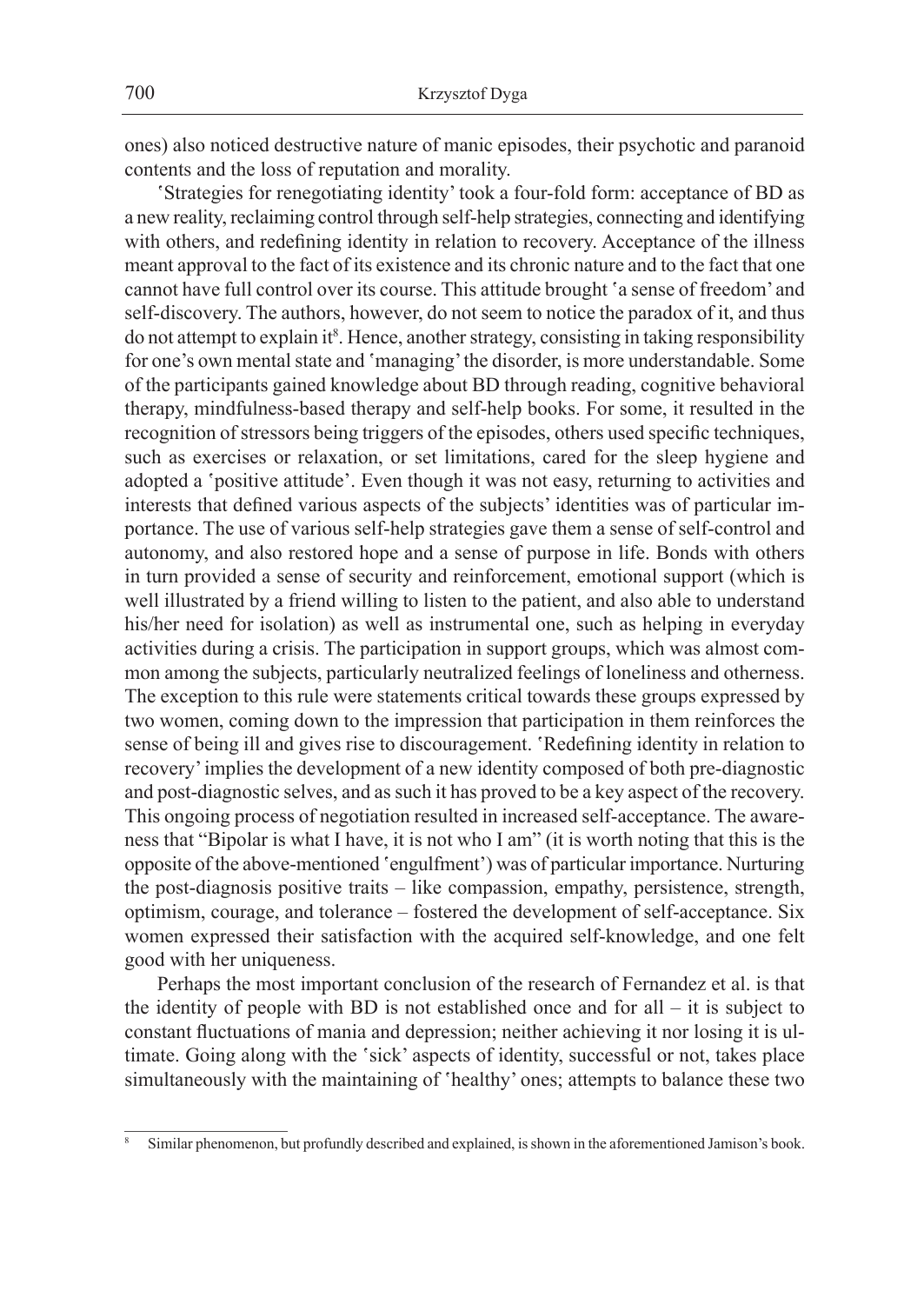poles of identity are never-ending, which suggest that recovery is also an ongoing process. Adaptation to life with BD is not linear – which is in contrast to popular theories describing stages of mourning – and also development of the patients' identity differs from a 'natural' one, taking on a cyclical nature like the illness itself. However, this result seems to be not scrutinized, what can be understood in the following way: if regress follows progress, then all growth is zeroed and it is actually hard to talk about the development of identity. However, an alternative explanation could imply that each repetition of the cycle brings new quality, the 'loss' of identity becomes less and less total, and important – and at the same time contradictory – aspects of self become more and more integrated with time. It would be concurrent with the observed dynamics of recovery. As a matter of fact, relationship between the development of healthy identity and recovery is extremely important for these considerations, which the authors seem to suggest in the following sentence: "Although recovery is often a long-term, even lifelong process, those who manage to achieve a balanced self-view appear to adapt to and accommodate the day-to-day struggles" [9, p. 26].

Among the clinical implications of the research, the authors indicate the need to arrive at the grief resulting from losses accompanying BD – to prevent the development of complex mourning – and to work out ways of helping patients in their struggles with post-diagnostic identity. They also emphasize the importance of accepting the illness for the renegotiation of identity, while stressing that developing the identity that would not be reduced to a 'patient' or 'sick person' is important to the processes of rehabilitation and recovery.

This study seems to be devoid of significant imperfections. The few include the fact that widespread participation in support groups was most likely an artifact resulting from the way of recruitment (thus investigating people with BD who do not participate in such groups and are more socially isolated could bring different results) and the potential social acceptance desirability bias resulting from participants' beliefs that their doctor or psychotherapist will read their answers (information on the confidentiality of data did not have to exclude this possibility).

#### **4. Narrative identity of people diagnosed with BD**

Before Anne Mai Pedersen et al. [10] carried out the research described below, they were convinced of the central role that both manic and depressive changes in self-perception (including self-esteem) play in BD phenomenology. They were also aware that the onset of the illness during peak period of identity formation might have impair its development. Additionally, the authors believed that not only reduction of symptoms but also quality of life is an important parameter of recovery, which in turn is closely related to the narrative identity – as research on healthy groups shown.

'Narrative identity', according to Dan McAdams – the author of the concept, constitutes an internalized life story, integrating different elements of biography and thus giving life a certain degree of unity and probability [18]. People select most formative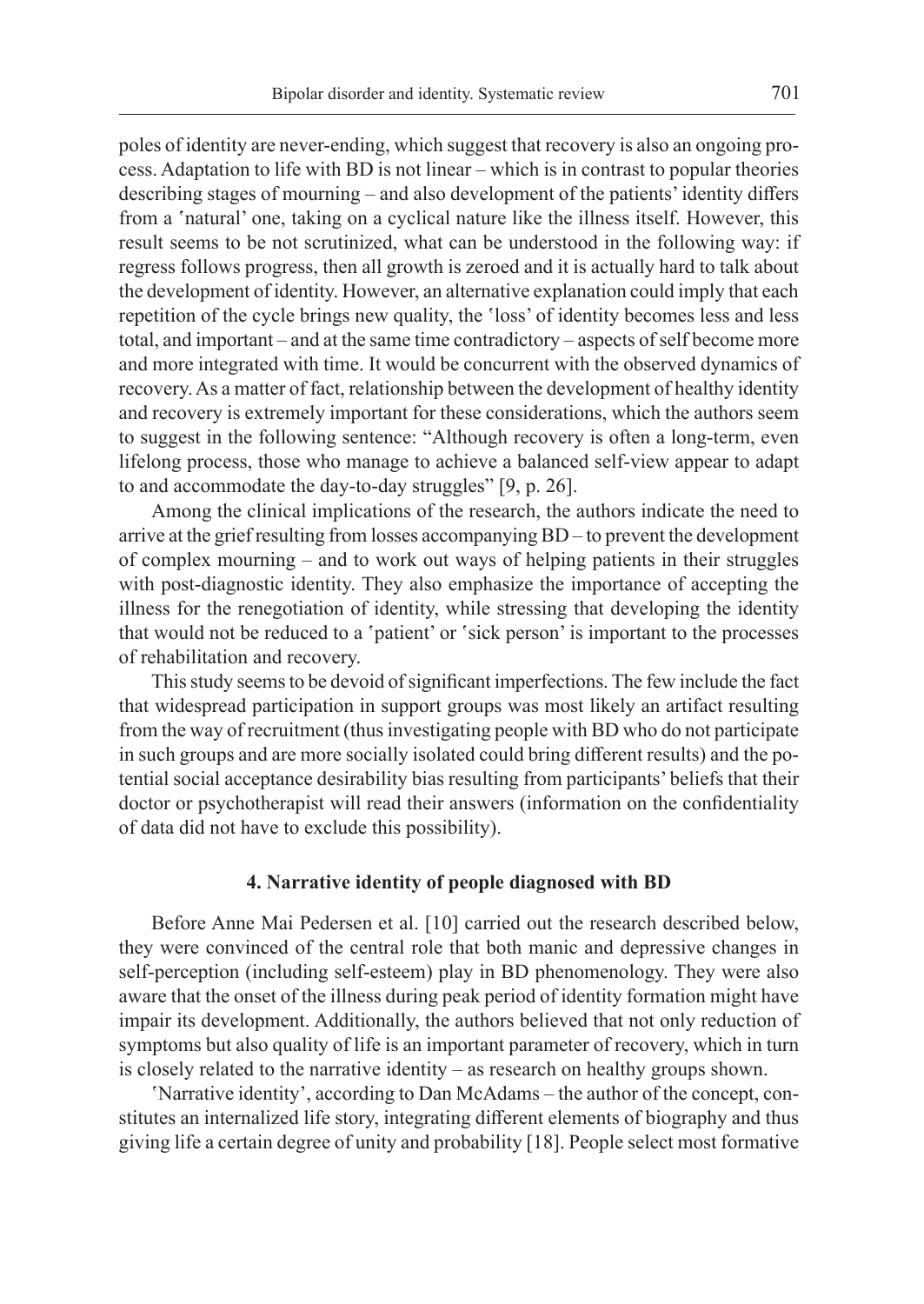events of their lives, which are thus particularly important for who they are, and which in the McAdams' method take form of chapters comprising knowledge about people, places or activities dominating specific periods of life<sup>9</sup>.

Based on similar paradigm-based research on the other clinical groups and the awareness that BD is usually accompanied by a negative self-concept, the authors assume that having a mental illness may be associated with a more negative narrative identity, i.e., with the acknowledgement of negative events as significant for understanding of who one is and the conviction that they reflect the negative aspects of his/ her personality. In the adopted methodology, this would take form of more negative and less positive chapters and self-event connections compared to the control group – referring to both the past and the projected future. In addition, researchers predicted that even if the participants describe the future chapters as positive, they will be less prone to believe that these events will happen and they produce less future chapters with shorter temporal projection. These characteristics could be in turn related to lower subjective well-being

The participants were 15 women, mostly in their thirties, who experienced between ten and twenty episodes of the illness. Two-thirds were not in any relationship, and with respect to work, women were evenly distributed on part-time work, unemployment and college. Eight women had secondary education and seven had higher education. All women were recruited from the outpatient clinic for people diagnosed with BD at Aarhus University; what is important, the diagnosis was confirmed each time by a second author, employed there as a clinical psychologist. The control group consisted of 15 'healthy' women<sup>10</sup>. Despite similar age, these women differed fundamentally from patients in all respects: (not) being in a relationship, employment and education level turned out to be in almost inverse proportion compared to the first group. Besides, the description of the recruitment method for this group is unclear ("they were recruited by word of mouth"). So, the question is: was the control group in fact control?

The participants were asked to describe up to 10 past and 10 future chapters, situating them in time, and estimating them (on the five-point Likert scale) in terms of emotional tone, self-event connections and subjective probability (in future chapters). The respondents also completed four questionnaires: *Satisfaction with Life Scale* and separate scales measuring level of mania and depression, and frequency of experiencing

In order to understand the discussed study, it is necessary to define terms resulting from the evolution of the concept: self-event connection, redemption sequences and contamination sequences. The first results from individual's reflection over the meaning of a given chapter and may carry a positive or negative emotional tone, both sequences come down to interpretation of significant events and their paradoxical effects, which in the first case takes the form of perceived transformation of a negative event into a positive result (like in the proverb: "when one door shuts, another opens"), and in the second – the other way round. Both of them are related to well-being.

<sup>&</sup>lt;sup>10</sup> Such an assumption is very problematic, since the exclusion criteria were only several substance abuse, schizophrenia, personality disorders and concurrent affective episode, what is more, based on self-report. It means that a 'healthy' person of the control group could have, for example, various types of anxiety disorders. The same applies to the issue of the comorbidity among patients.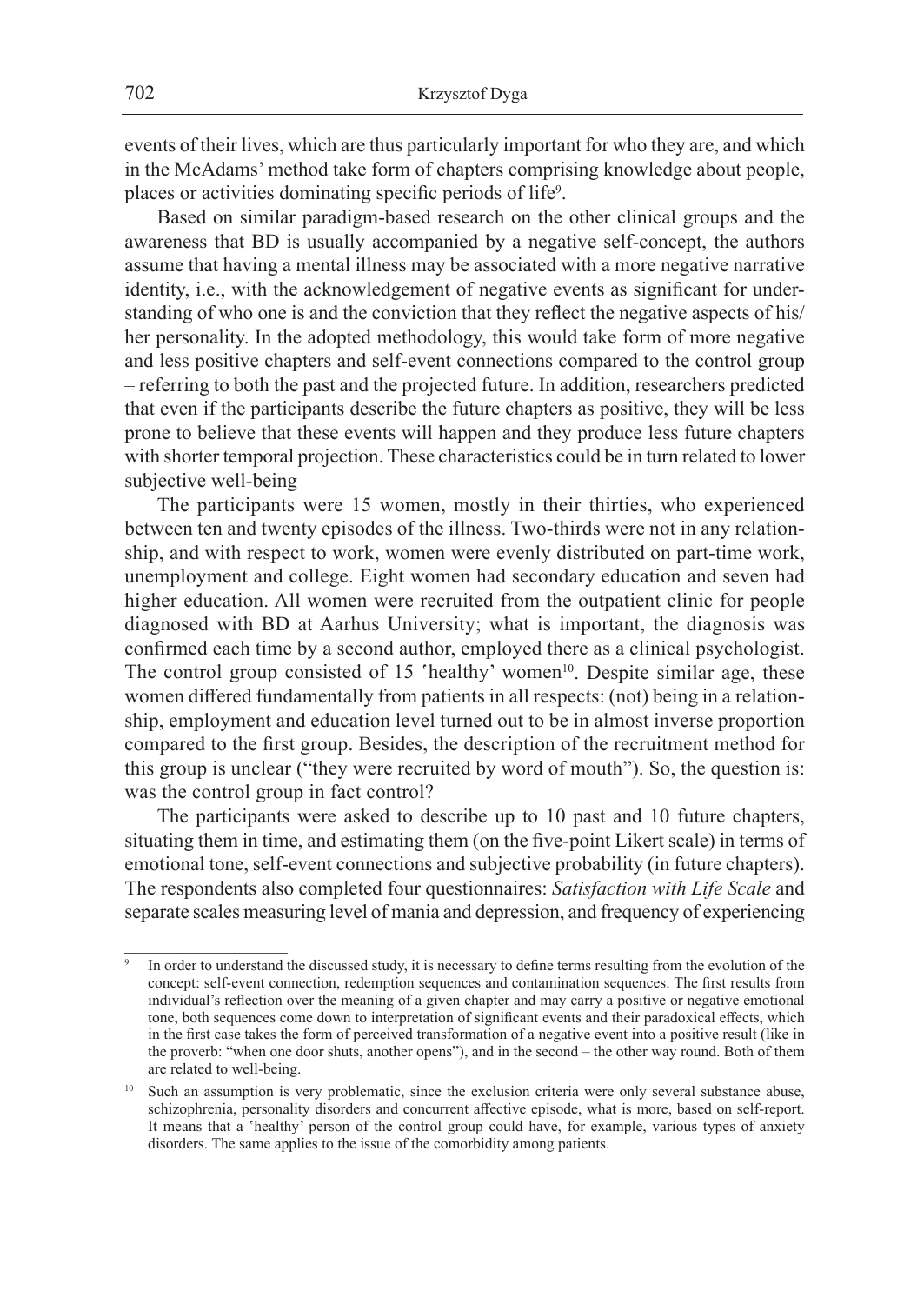positive and negative emotions. All questionnaires were given to the respondents with the instruction to fill them in their free time and give them back in return for modest financial compensation.

As it turned out, patients with BD did not differ from the control group participants in terms of the number of past chapters, but they rated them as less positive and more negative, and produced less positive self-event connections (interestingly, the difference did not occur in the cases of negative ones). They also generated fewer future chapters (three women did not produce any of them), with a shorter temporal projection. Groups did not differ in terms of emotional tone and self-event connections, but the subjective probability of future events was smaller in the first group. With respect to additional scales, there were no difference in terms of positive and negative emotions, but subjective well-being was assessed as much lower by the patients. Correlations between the emotional tone of past (but not future) chapters and well-being were positive and significant, and the number of chapters was not significant. In addition, positive self-event connections, higher subjective probability of their occurrence and longer temporal projection correlated significantly with positive affect, whereas remaining measures turned out to be statistically insignificant.

As it appears, most of researchers' hypotheses have been confirmed. Patients with BD have described less positive and more negative past chapters and generated less positive self-event connections compared to the control group, which does not differ from the results of similar studies on other clinical groups, such as depression and schizophrenia. Relation between negative narrative identity and life satisfaction was also confirmed. Following the authors, however, it should be noted that the former may reflect both greater number of negative events experienced by people with BD, and their more negatively biased interpretations of events (e.g., resulting in the absence of 'redemption sequences'). Probably both explanations are justified. A surprising result was a positive tone of patients' projected future, which is a paradox known from a study of patients with unipolar affective disorder, cited by Pedersen et al. The authors consider a universal scheme of constructing future based on individual goals and culturally shared knowledge of typical lives as a possible explanation. Catathymic thinking should also be taken into account. Nevertheless, the lower subjective probability of desired future events found in this group seems to strongly modify this unexpected effect. At the same time, the smaller number of future chapters and their shorter temporal projection have no clear explanation. This could be related to either the alleged poorer executive functioning of patients with BD (which seems completely unjustified) or difficulties in establishing self-continuity (which can be found more likely considering the typical clinical picture of BD).

The correlational nature of the study does not allow to determine direction of the observed relation between narrative identity and well-being. Moreover, any generalization of the results, even if gender is taken into account, is not legitimated due to insufficient number of the participants. In addition, in the light of convergent results from other clinical groups, it is impossible to say whether the obtained results are specific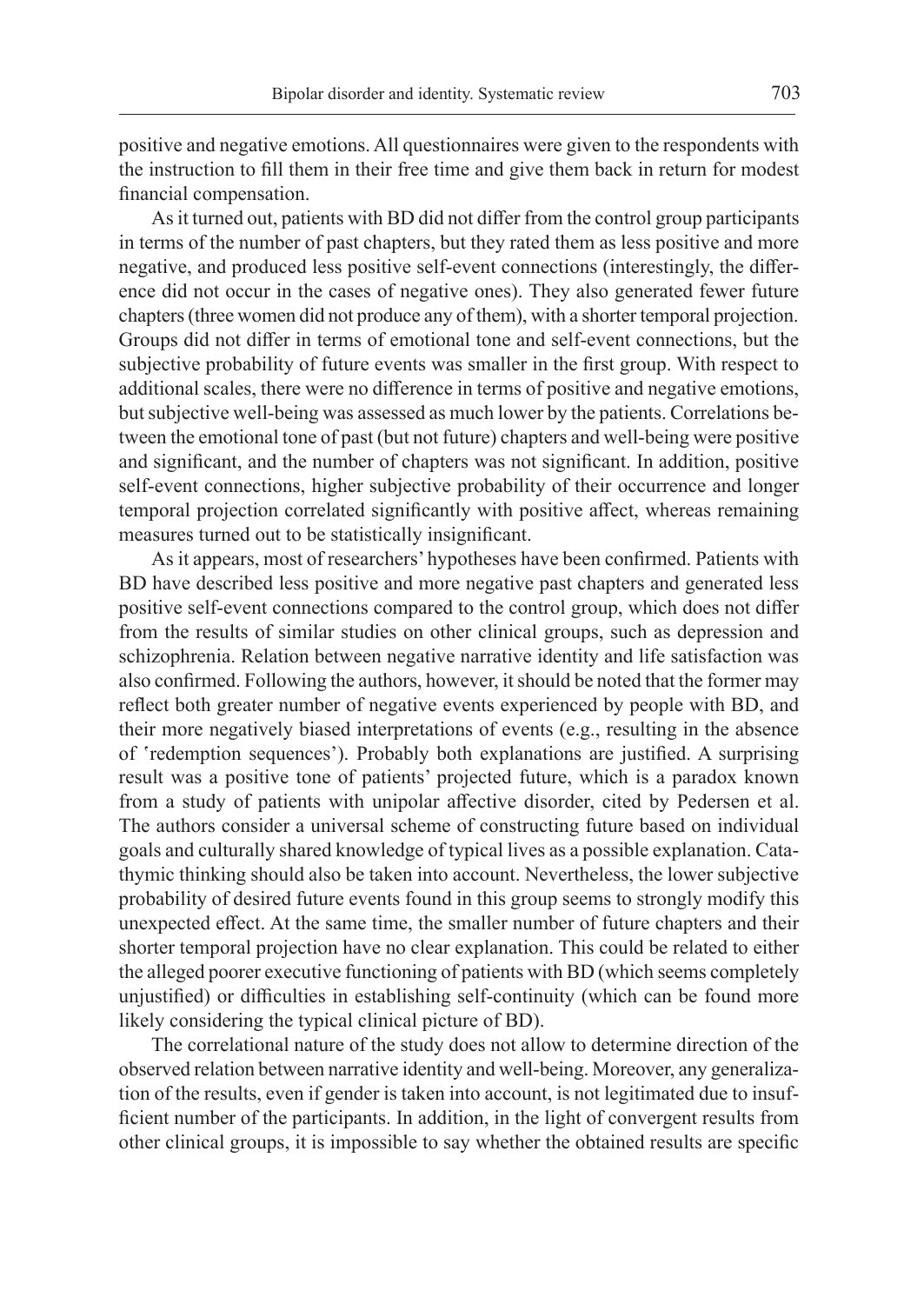for patients with BD or whether they are associated with the mental illness in general. The quantitative nature of data analysis, although revealing potentially meaningful tendencies, also does not allow to explore and understand the generated content, and thus to discover the meanings behind the observed negativity.

All the aforementioned imperfections of the discussed study do not deprive it of cognitive importance, as well as practical implications suggested by the researchers. As Pedersen et al. point out: "Narrative interventions may emphasize more positive interpretations of what chapters tell about the patient's characteristics or support the integration of chapters lending themselves to more positive self-event connections. In addition, narrative interventions could focus on how patients construct their personal future and help them construct positive, but realistic, future chapters as well as support belief in and develop skills important for turning the chapter into reality" [10, p. 8].

#### **Conclusion**

The five reports (including the mentioned one) described in this article constitute the majority of the published texts on identity in the experience of people diagnosed with BD. The rest include: interesting but mostly theoretical discussion of Kraus [19], quantitative study of Kesebir et al.<sup>11</sup> [20], ethnographic study of Pope<sup>12</sup> [21], and the only Polish accent – case study combined with thematic analysis of statements found in English-language forums on BD [5], as well as similar thematic analysis of blogs of people diagnosed with BD [22]; incidentally, the last two studies present spontaneously and freely generated material, and probably that is why 'bipolar identity' takes on a much broader expression in them.

One general conclusion arise from all these reports, namely: BD significantly impedes forming [7] and maintaining [6, 9, 10] a relatively stable identity. This, in turn, has impact on further course of the illness and breeds additional suffering. Moreover, these difficulties have a multifaceted nature.

An open question is whether described problems with identity disorders are specific to BD or are they results of nonspecific factors such as having a psychiatric diagnosis or assuming the role of a patient, which are common to various severe diagnoses. Further research is required, meanwhile one may risk the assumption that indeed some of the threat factors for identity are non-specific (three of the 'challenges' listed by Chapman, most of the losses identified by Fernandez et al., negative narratives from the study of Pedersen et al.), others (like Chapman's 'symptoms', 'confusion' and 'contradictions' described by Inder et al. – which seems to be identical to the 'frightening' and 'exciting' selves from the research of Fernandez et al; redefinition of the

<sup>&</sup>lt;sup>11</sup> Unfortunately, this article was published in Turkish only.

<sup>&</sup>lt;sup>12</sup> The author focused on the process of 'transforming' teenager from a correctional facility into a patient/ bipolar patient, showing mainly secondary benefits accompanying this transformation. In fact, none of the girls described in the article were diagnosed with BD.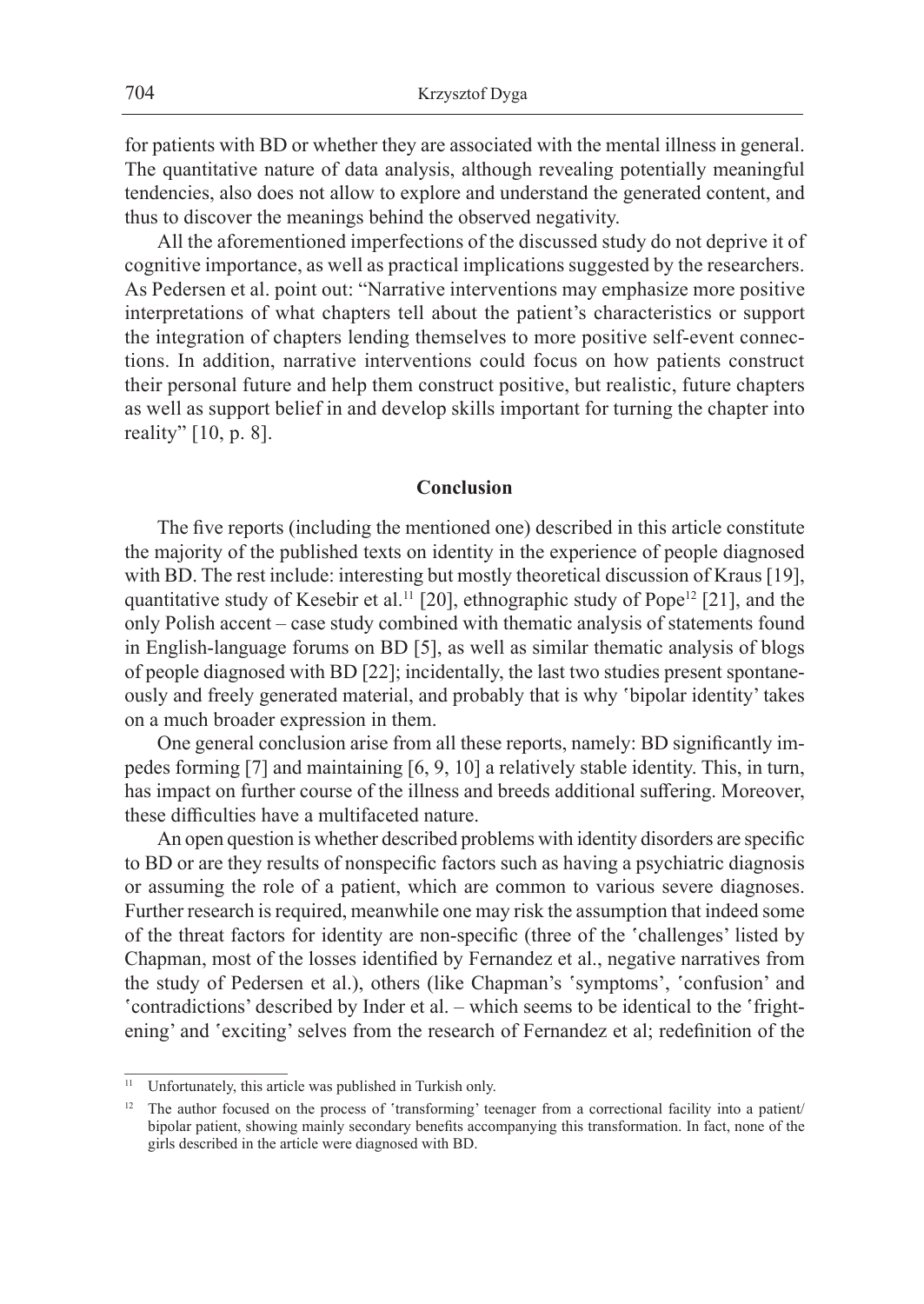past) are typical exclusively to struggles with BD [cf. 8]. Such distinctions, however, do not matter in practice, i.e., in understanding and treatment of people with BD who may, after all, experience both specific and non-specific difficulties with their identity. The most general recommendations for therapeutic work would be as follows: recognizing individual identity threat factors, mourning associated with particularly important losses, finding a 'core' of personality/'middle-self' and integrating both pre-diagnostic and post-diagnostic aspects of oneself in such a way that potential acceptance of the illness was not tantamount to assumption of the role of a patient or identification with the diagnosis.

The question that remains unanswered is the scale of the phenomenon. The qualitative nature of the quoted studies<sup>13</sup> does not allow any inference about the population. In turn, the attempt to closely integrate results encounters obstacles such as heterogeneity of participants. However, even when – as in the case of the two reports cited at the end – only women are investigated, and other potentially significant variables (such as age, education, relationship status, employment) could be omitted, the problem of semantic nature remains – namely a slightly different understanding of what lies behind the word 'identity'. This applies to all these studies, and is additionally reinforced by the synonymous leveling of 'identity' and 'self'. Similarly, the types of the disorder, although distinguished in most studies, have in no way been included in the discussion as potentially differentiating the subjects and their identity. To state that all people (or even most of them) with a BD diagnosis experience identity problems is therefore not validated on the basis of reports cited above. However, different methodologies that bring similar results may indicate that this is a frequent problem requiring serious attention from clinicians. It is also worth noting that some authors expected such results, which could affect their content [7, 8, 10], while others explored the wider areas of life with the illness in question, and struggles with identity proved to be an unexpected result, moreover, the one recognized as the basic characteristics of BD [6, 9].

The limitations of aforementioned studies constitute challenges for further research. Among them: a clear over-representation of women, most of respondents' participation in psychotherapy and/or psychoeducation $14 -$  and thus above-average self-awareness – and the conceptualization of the illness experiences, i.e., an adoption of Euro-Atlantic medical narrative. Recruitment process considering a higher proportion of men and not mediated in mental health facilities may be one of the ways to break the emerging pattern.

<sup>13</sup> Essencially quantitative study of narrative identity is no exception due to insufficient number of participants.

<sup>&</sup>lt;sup>14</sup> None of the authors specified kind of psychotherapy used in the case of particular subjects, which is important because each therapeutic approach structures patient's experience differently.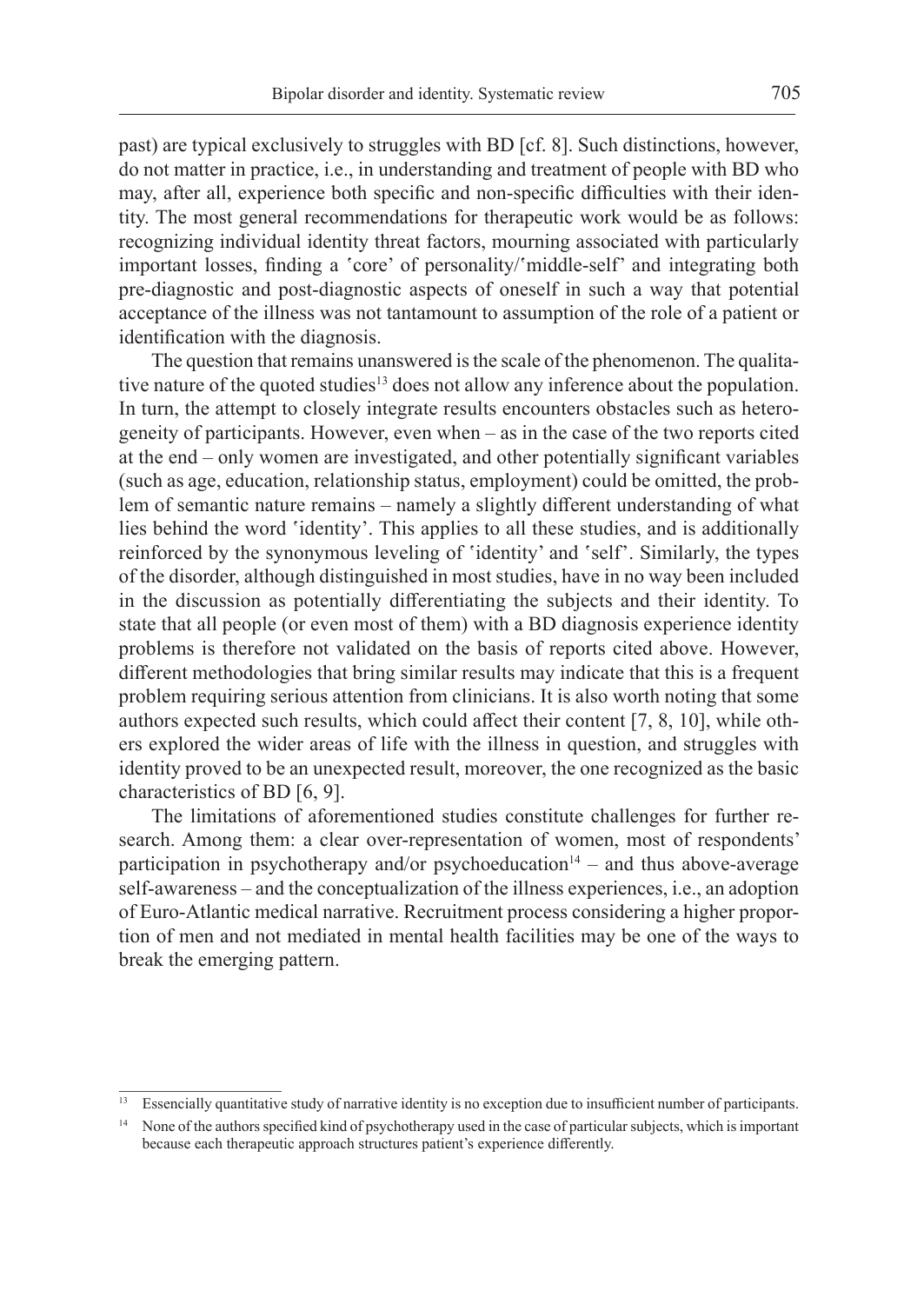#### **References**

- 1. American Psychiatric Association. *Diagnostic and Statistical Manual of Mental Disorders*, 5th ed. Washington, DC: American Psychiatric Publishing; 2013.
- 2. Dembińska-Krajewska D, Rybakowski JK. *Psychotropic drugs and personality changes: A case of lithium*. Pharmacol. Rep. 2015; 67(6): 1204–1207.
- 3. Jamison KR. *Niespokojny umysł*, translated by F. Rybakowski. Poznan: Zysk i S-ka Publishing House; 2000.
- 4. Sokolik M. *Psychoanaliza i Ja: kliniczna problematyka poczucia tożsamości*. Warsaw: Santorski i S-ka; 1992.
- 5. Dyga K. *Tożsamość międzybiegunowa. Od doświadczenia do widzenia*. In: Opoczyńska M, editor. *Poza zasadą powszechności. Próby idiograficzne*. Krakow: Jagiellonian University Press; 2014. P. 257–292.
- 6. Chapman JR. *Bipolar disorder. Responding to challenges to identity*; 2012. http://repositories. lib.utexas.edu/handle/2152/493 (retrieved: 12.01.2018).
- 7. Inder ML, Crowe MT, Moor S, Luty SE, Carter JD, Joyce PR. *"I actually don't know who I am": The impact of bipolar disorder on the development of self*. Psychiatry 2008; 71(2): 123–133.
- 8. Inder ML, Crowe MT, Moor S, Carter JD, Luty S, Joyce PR. *"It wouldn't be me if I didn't have bipolar disorder": Managing the shift in self-identity with bipolar disorder*. J. Nurs. Health Chronic Illn. 2011; 3(4): 427–435.
- 9. Fernandez M, Breen L, Simpson T. *Renegotiating identities: Experiences of loss and recovery for women with bipolar disorder*. Qual. Health Res. 2014; 24(7): 890–900.
- 10. Pedersen AM, Straarup KN, Kirkegaard Thomsen D. *Narrative identity in female patients with remitted bipolar disorder: A negative past and a foreshortened future*. Memory 2017; 26(2): 219–228.
- 11. Oleś P. *O różnych rodzajach tożsamości oraz ich stałości i zmianie*. In: Oleś P, Batory A, editors. *Tożsamość i jej przemiany a kultura*. Lublin: Catholic University of Lublin Publishing House; 2008. P. 41–84.
- 12. Dyga K. *Self i tożsamość: próba określenia znaczeń oraz wzajemnych związków między pojęciami*. Polskie Forum Psychologiczne; 2018 [in press].
- 13. Mandrosz-Wróblewska J. *Tożsamość i niespójność Ja a poszukiwanie własnej odrębności*. Wroclaw: Ossoliński National Institute; 1988.
- 14. Pilarska A. *Wielowymiarowy Kwestionariusz Tożsamości*. In: Paluchowski J, Bujacz A, Haładziński P, Kaczmarek L, editors. *Nowoczesne metody badawcze w psychologii*. Poznan: Faculty of Social Sciences Adam Mickiewicz University Press; 2012. P. 167–188.
- 15. Vignoles V, Schwartz S, Luyckx K. *Introduction: Toward an integrative view of identity*. In: Schwartz SJ, Luyckx K, Vignoles VL, editors. *Handbook of identity. Theory and research*, vol. 1. New York: Springer; 2001. P. 1–30.
- 16. Swann W. *Identity negotiation: Where two roads meet*. J. Pers. Soc. Psychol*.* 1987; 53(6): 1038–1051.
- 17. Williams CC. *Insight, stigma, and post-diagnosis identities in schizophrenia*. Psychiatry 2008; 71(3): 246–256.
- 18. McAdams D. *The psychology of life stories*. Rev. Gen. Psychol. 2001; 5(2): 100–122.
- 19. Kraus A. *Psychotherapy based on Identity Problems of Depressives*. Am. J. Psychother. 1995; 49(2): 197–211.